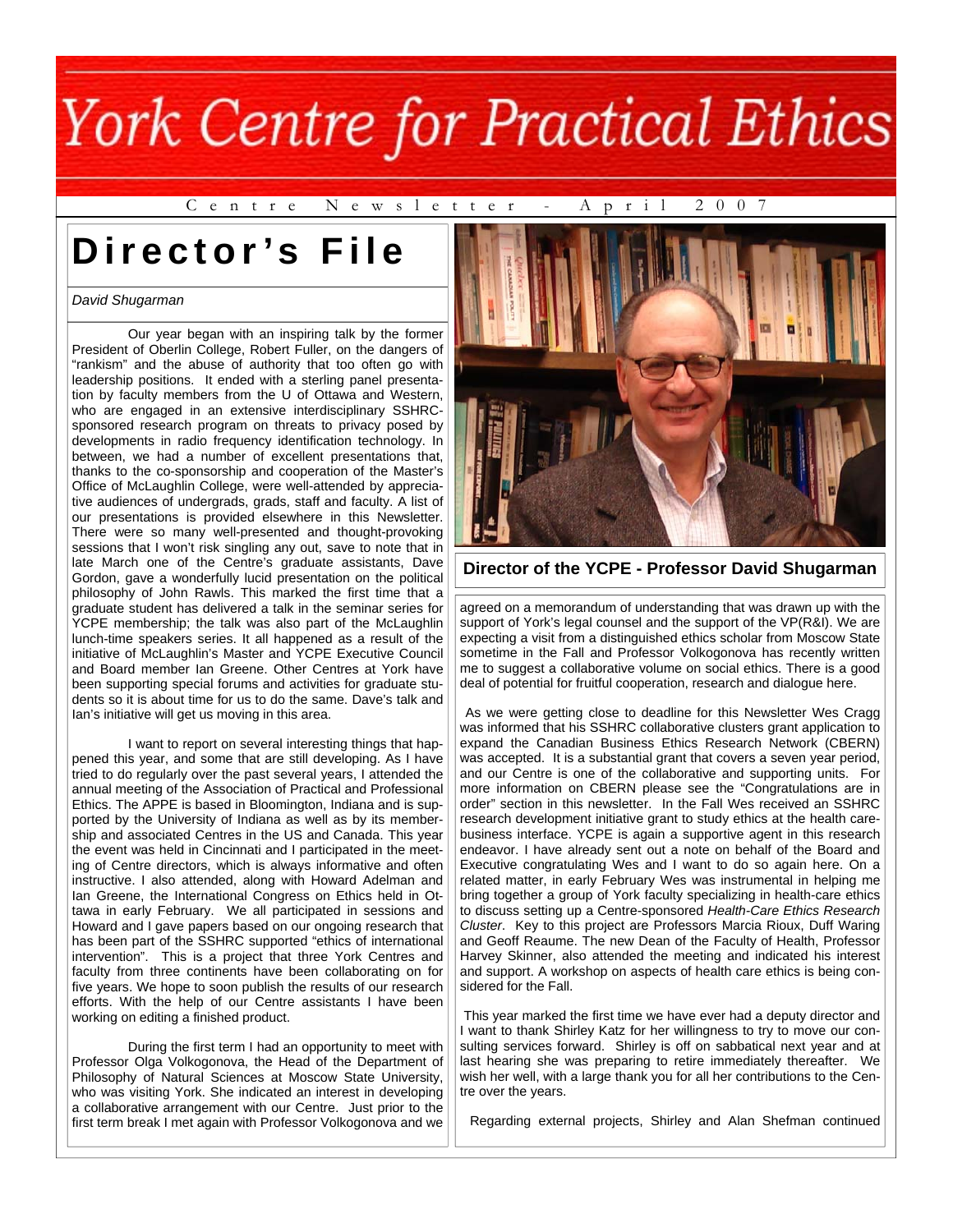Page 2

## **Director's File Continued**

their work on case conferencing with sections of Citizenship and Immigration Canada. In February, the Centre facilitated a oneday workshop on diversity and ethical responses for the new Canada Border Services Agency. The four facilitators were Shirley Katz, Alan Shefman, Ian Greene and myself. We were ably assisted by Centre assistants Dave Gordon

#### and Maggie MacIsaac.

 Finally, I want to express my sincere appreciation for the invaluable contributions of our coordinator, Lilian Polsinelli and secretary, Vicky Carnevale, who manage to do a lot as part-time support staff. This appreciation extends to our team of assistants, including our new part-time special assistant, Maggie MacIsaac,

with bright, cooperative stu- ing me in the office. dents. Our group this year was

MA students Breanne Whit- first rate. This Newsletter, I'm well and Dave Gordon, and pleased to say, has been produced work/study undergrad Elliot and edited by Maggie, Breanne, Pobjoy. These are the people Dave and Elliot. This summer we who ensure the smooth opera- will have the benefit, one last time, tion of the Centre, and who since his eligibility is running out, of bring their imaginations and the assistance of PhD student efforts to bear on a variety of Danny O'Rourke-Dicarlo. Danny will initiatives. Over the years I've join Maggie, who will also be doing had the pleasure of working a lot for the CBERN project, in help-

### **Our Assistants**

Stephanie Silverman completed her Master's Degree in Political Science and subsequently spent time in Central America, volunteering in a bilingual school in a town called Ocotepeque in western Honduras. In January she left for Panama, Costa Rica and Nicaragua, and from April to the end of May, she will be in Guatemala conducting research for a paper on the current conditions of the former refugees of that country's thirty-six year civil war.

Maggie MacIsaac completed her Master's Degree in Political Science and is currently engaged as a Special Projects Assistant at the YCPE. One aspect of this position is assisting the Director of the YCPE with respect to general oversight of YCPE activities. In addition she will provide research assistance to members applying for research grants. In this capacity, she was involved in building the Canadian Business Ethics Research Network (CBERN), as part of an SSHRC Strategic Knowledge Clusters Grant Application submitted by Professor Wes Cragg. With the grant in place, Maggie is taking on the part-time role of Communications and Website Manager for the CBERN project.

Danny O'Rourke-Dicarlo, who together with Maggie kept the YCPE operating during the summer, is a PhD candidate currently in the process of completing his dissertation. His research interests include the history of political thought and critical the-

ory with a special emphasis on the role of law in the development of liberal democracy. Danny has been an active member of the YCPE for four years and is assisting on a project concerning the ethics of international intervention. He has presented at numerous conferences covering a wide spectrum that reflect his interests in politics and law alongside aesthetics and cultural studies. Most recently Danny has been invited to Canterbury England to present a component of his dissertation research that investigates the changing role of law and state capacities in the course of globalization. He enjoys teaching, talking about film and music and walking his dog, Dudley.

Elliot Pobjoy is in the process of completing his Honours B.A. in International Development Studies and History. Since returning from an internship in Southern India, Elliot has kept himself busy by assisting the Youth Programs Department at War Child Canada and by reporting for York International's Radio Program. His international work has led him to be featured in the March edition of York magazine. Elliot recently received the Faculty of Arts Essay Prize for his historical research on tattoo artists in Canada. Elliot will continue his research on this topic as a history graduate student at York University next year.



**David Shugarman, Shirley Katz, and the Assistants** 

**The Centre welcomed two new Political Science Graduate Assistants for the 2006/2007 term, Breanne Whitwell and Dave Gordon.** 

Breanne joined us after completing her BA in Political Studies at Trent University, where she focused on International Political Economy. While studying international development, political culture, social justice and activism at Trent, she became interested in all aspects of the idea of community. For her MA in Political Science she will combine these interests in a study of the narrowness in scope of the Canadian work and welfare policy discourse, and the necessity to address the absence of a dis-

cussion of social values.

Dave joined us from the University of Western Ontario where he completed a Combined Honours BA in History and Political Science. As an undergraduate, Dave developed a strong interest in political theory, and specifically theories of social and global justice dealing with equality, toleration, and human rights. He plans to continue exploring these interests as an MA student by focusing on the ideas of human rights found in John Rawls and Amartya Sen.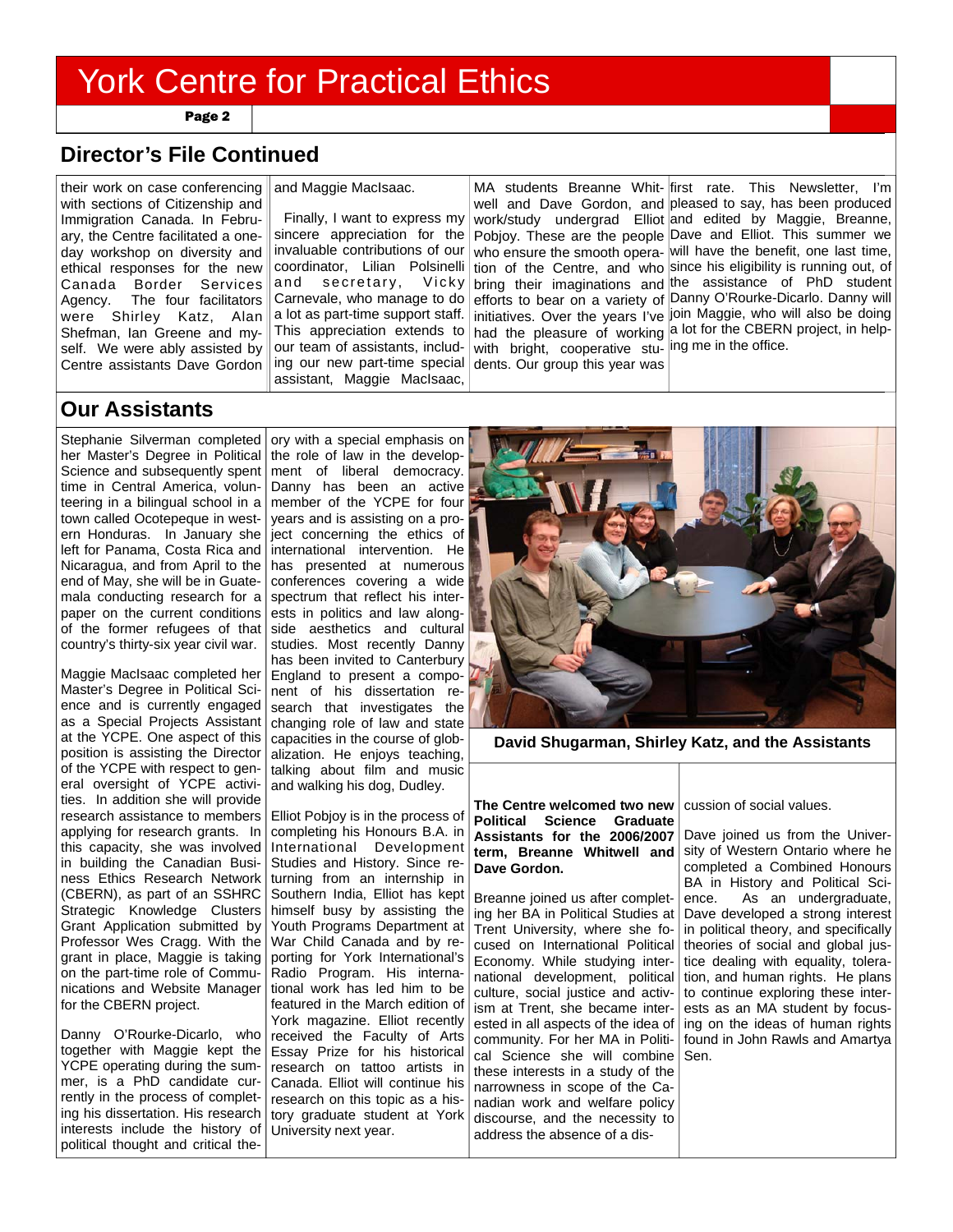Page 3

# **YCPE Welcomes...**

| <b>Stephen Newman</b>                                                                                                                                                                                                                                                                                                                                                                                                                                                                                                                                                                                                                                                                                                                                                                                                                                                                                                                                                                                                                                                                                                                                                                                                                                                                                                               | <b>Thaddeus Hwong</b>                                                                                                                                                                                                                                                                                                                                                                                                                                                                                                                                                                                                                                                                                                                                                                                                                                                                                                                                                                                                                                                                                                                                                                                                                                                                                                                                                                                                                                                                                                                                                                                              |
|-------------------------------------------------------------------------------------------------------------------------------------------------------------------------------------------------------------------------------------------------------------------------------------------------------------------------------------------------------------------------------------------------------------------------------------------------------------------------------------------------------------------------------------------------------------------------------------------------------------------------------------------------------------------------------------------------------------------------------------------------------------------------------------------------------------------------------------------------------------------------------------------------------------------------------------------------------------------------------------------------------------------------------------------------------------------------------------------------------------------------------------------------------------------------------------------------------------------------------------------------------------------------------------------------------------------------------------|--------------------------------------------------------------------------------------------------------------------------------------------------------------------------------------------------------------------------------------------------------------------------------------------------------------------------------------------------------------------------------------------------------------------------------------------------------------------------------------------------------------------------------------------------------------------------------------------------------------------------------------------------------------------------------------------------------------------------------------------------------------------------------------------------------------------------------------------------------------------------------------------------------------------------------------------------------------------------------------------------------------------------------------------------------------------------------------------------------------------------------------------------------------------------------------------------------------------------------------------------------------------------------------------------------------------------------------------------------------------------------------------------------------------------------------------------------------------------------------------------------------------------------------------------------------------------------------------------------------------|
| Stephen Newman joined the York Centre for Practical Ethics in<br>2006 and has been a member of the Political Science Department<br>at York University since 1985. His research and teaching inter-<br>ests are in political theory; the history of political thought; Anglo-<br>American political thought; American constitutional law; and<br>American politics. He is the author of Liberalism at Wits' End: The<br>Libertarian Revolt Against the Modern State and is the editor of<br>Constitutional Politics in Canada and the United States. In addi-<br>tion, he has published numerous book chapters and articles on<br>topics such as free speech and liberalism, and has contributed to<br>media outlets such as the Globe and Mail, CBC Newsworld, CBC<br>Radio, and CTV News. His favourite class to teach is POLS 2900<br>(Introduction to Political Theory) because he enjoys teaching the<br>classics and welcomes the challenge of teaching them to under-<br>graduates. Evidently this enthusiasm is not lost on his students,<br>as Professor Newman was recently nominated by his students for<br>TVO's Best Lecturer award. In line with his appreciation of the<br>classics he recently read, and recommends, Stanley Rosen's<br>book-length study of Plato's Republic entitled Plato's Republic: A<br>Study. | Thaddeus Hwong joined the Centre for Practical Ethics in 2006.<br>He holds a BA in economics from York University, an MSc in jour-<br>nalism from Columbia, and an LLB and PhD from Osgoode Hall<br>Law School. He is an Assistant Professor in the School of Admin-<br>istrative Studies, Atkinson Faculty of Liberal and Professional<br>Studies, and is cross-appointed to the new School of Public Policy<br>and Administration at York University. He is also co-editor of Ca-<br>nadian Review of Social Policy, which is hosted by the School of<br>Social Work at the university. His teaching interests include tax<br>law and policy as well as the use of data analysis in policy advo-<br>cacy. His research interests center on quantitative empirical<br>analyses of tax law and public policy. One undercurrent running<br>through his research concerns the use of data in policy discus-<br>sions. Statistics, or simply numbers, sometime provide a scientific<br>glow that obscures issues ranging from data collection to ideolo-<br>gies. Through his empirical work he aspires to let the data tell the<br>policy story in a transparent and accessible way. In the 2006-7<br>academic year he taught tax law and policy, with a new course on<br>tax law as an instrument of social and economic policy expected<br>to launch in fall 2007. His latest publication will be a joint report,<br>with Professor Neil Brooks of Osgoode Hall Law School, on the<br>costs and benefits of taxation in selected OECD countries to be<br>published by the Canadian Centre for Policy Alternatives. |

# **Duff Waring**

Duff Waring has been a member of the Philosophy Department at York University since 2004. His research interests include the philosophy of medicine/psychiatry, bioethics, and biomedical research ethics. He particularly enjoys teaching his class on research ethics because he designed it himself and its debut attracted a "great group of undergraduates." He also enjoys his bioethics class because "the topics are very current and lend themselves especially well to class discussions." Duff brings a large measure of personal experience to his research and teaching, as he spent nine and a half years as a lawyer doing advocacy work for psychiatric patients before returning to school for his PhD.

Duff joined the York Centre for Practical Ethics in 2006. He was attracted to the innovative work in which the centre is engaged and from his involvement he hopes to learn about new ways that theory can inform practice. While at the Centre he plans to work with the Human Participants Review Committee.

Outside of academia, Duff has an avid interest in music. A selfconfessed Miles Davis freak, he also recommends Bill Evans' *The Complete Village Vanguard Recordings, 1961,* and the The Band's box set.

#### **New Board of Director Members:**

Duff Waring; Greg Levine; Gerry Ginsberg

## **Shaun Young**

In July (2006) Shaun began a 12-month contractually limited appointment as an Instructor in the Department of Political Science at Carleton University. During the 2006-2007 academic year he taught a number of courses in political theory as well as the introductory core course in the Bachelor of Public Affairs and Policy Management program. Among Shaun's current projects is a proposal to secure funding from SSHRC to convene a one-day symposium during 2007 at York on the legacy of John Rawls.

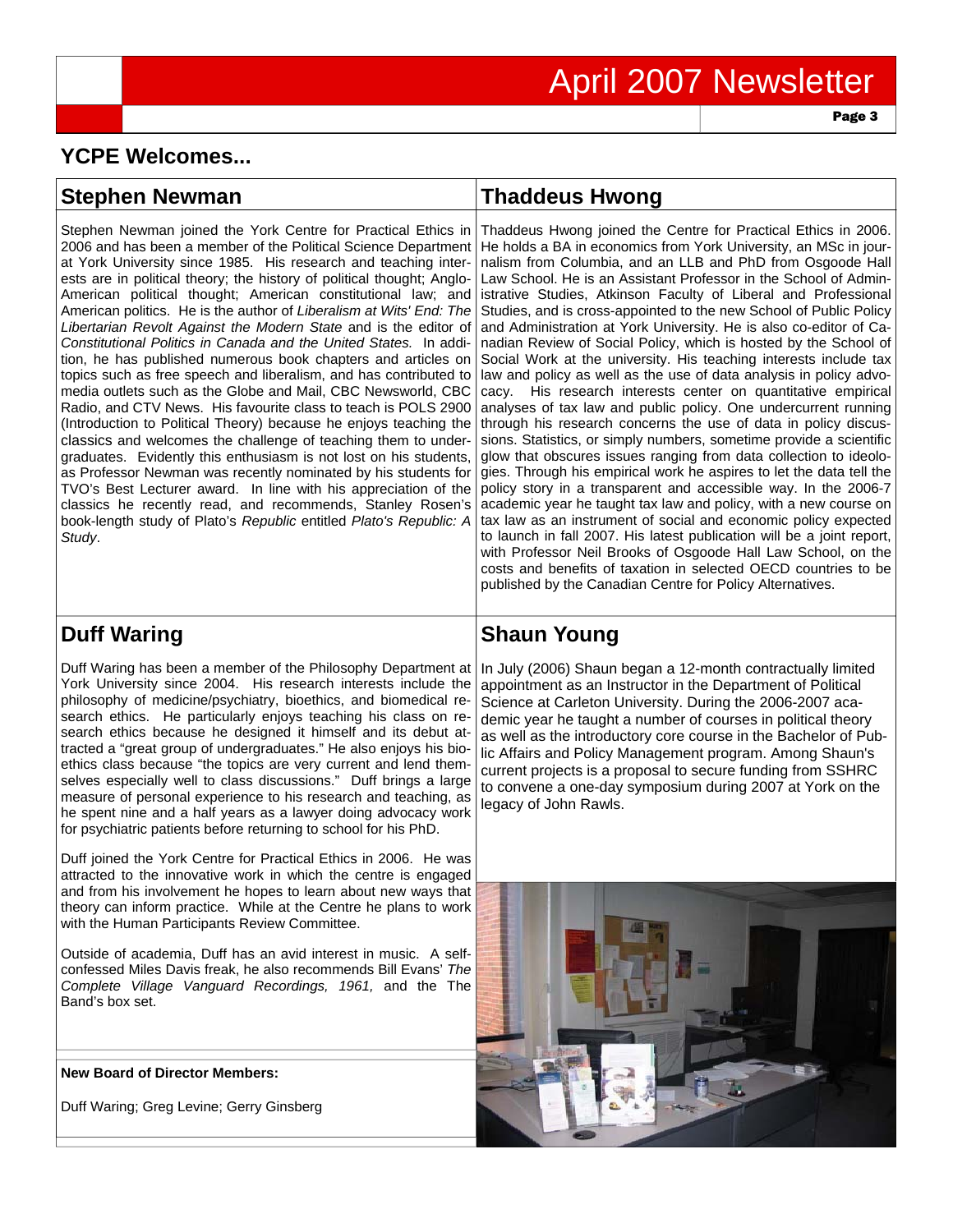Page 4

### **Events at the Centre**

*The Fall and Winter 2006-2007 session has been an eventful one for the YCPE. We hosted the following presentations, most of which were co-sponsored by MacLaughlin College* 

#### **September 14th:**

#### effectiveness.

#### **November 16th:**

For our first event of the year we invited Robert fuller, former president of Oberlin College to speak about "Rankism", which is the abuse of power inherent in rank. This is the subject of his new book *All Rise: Somebodies, Nobodies and the Politics of Dignity*, in which he argues that rankism does serious damage to private relationships and public institutions.

#### **October 12th:**

Our guest was David Mullan, who is Toronto's Integrity Commissioner and the first Municipal Ethics Officer appointed in Canada. He spoke about the nature of his office, which focuses on the City of Toronto's Code of Conduct governing the activities of elected officials, and his advisory, investigative, adjudicative, and educational responsibilities. He also spoke about the recent City of Toronto Act | promotes ethical decisionwhich, among other offices, mandates the Integrity Commissioner and sets out its terms and developments from the Bellamy Report.

#### **November 8th:**

Our speaker was Greg Levine, a lawyer who worked several years ago as General Council for the British Columbia Ombudsman's office. A unique form of government ethics law, the ombudsman plan in Canada holds great promise for achieving just resolutions of often intractable problems. development of the ombudsman plan in BC and Ontario and discussed issues concerning the plan's operations and

**February 20th:**  the Commission's key findings The Centre's Director, David Shugarman, and McLaughlin College's Master Ian Greene spoke on the Gomery Commission Report, drawing on a review they recently co-authored for *Canadian Public Administration*. They claimed that the Report, with its extensive supporting volumes of research studies, is the most important milestone in Canadian public administration in decades and they highlighted a number of and recommendations.

#### **November 22nd:**

Professor Shirley Katz spoke about the work she and external been doing with Citizenship and a case conferencing model. She explained what the model entails, and discussed how it making with regard to applications by immigrants to stay in Canada on humanitarian and compassionate grounds, as well as other kinds of immigration decision-making.

#### **January 11th:**

This presentation explored resulted in a number of practical elements of the history and and bureaucratic problems. David Wiesenthal, Professor of Psychology at York, spoke about the Tri-Council Policy Statement which has been established to regulate and ensure ethical research practice in Canada. Wiesenthal explained that the code employs a "one size fits all" approach which has Issues have arisen with regard to aboriginal research, sponsorship, academic freedom and safety. He also made recom-



RFID Panel Presenter Professor Ian Kerr at the March 23rd event.

mendations for the expected revision of the code in 2007.

Ethics consultant Vince Di Norcia visited to discuss the implications of neuroscience research into the neurobiological and social foundations of morality. He noted Associate Alan Shefman have that this is an extension of empirically testable/scientific ap-Immigration Canada to develop proaches to ethics that began with Darwin and was advanced by Piaget and E.O. Wilson. This shifts the study of moral values away from endless metaphysical speculation and promises new insights into the evolutionary, psychological, and social fundamentals of ethics.

#### **March 13th:**

Joanna Chapman spoke about accountability in the government and the importance of the individual citizen in promoting ethical conduct. A former Councillor for the Town of Dundas (now part of Hamilton) Joanna told the story of how she held her Mayor accountable, exposed corruption in City Hall and brought about electoral change.

#### **March 20th:**

Christina Becker, a Diplomate Jungian Analyst and Psychoanalyst from the C.G. Jung Institute in Zurich Switzerland, discussed the ethical questions and dilemmas that arise daily for the analyst in Psychological counselling. She spoke about the principles involved in clinical ethics and ways to deal with our own tendency to avoid self reflection.

#### **March 23rd:**

Our final event for the 2006-2007 academic year was a panel discussion on Radio Frequency Identifications (RFIDs) and issues of privacy, co-sponsored by the Chumir Foundation. The panel included Jacquelyn Burkell (Information & Media Studies, University of Western Ontario), Ian Kerr (Law, University of Ottawa), and Valerie Steeves (Criminology, University of Ottawa). Jacquie spoke about the capabilities of RFID technology to gather information about consumer habits, and how consumers have only a superficial awareness of these capabilities. One of the highlights of Ian's presentation was the emerging trend toward implanting RFID technology into humans in the same way that microchips have been used for identifying and locating pets for the last decade. Valerie's presentation drew on the work of science fiction, such as the Matrix, to examine how the prevalence of RFID technology necessitates negotiation between privacy concerns and convenience.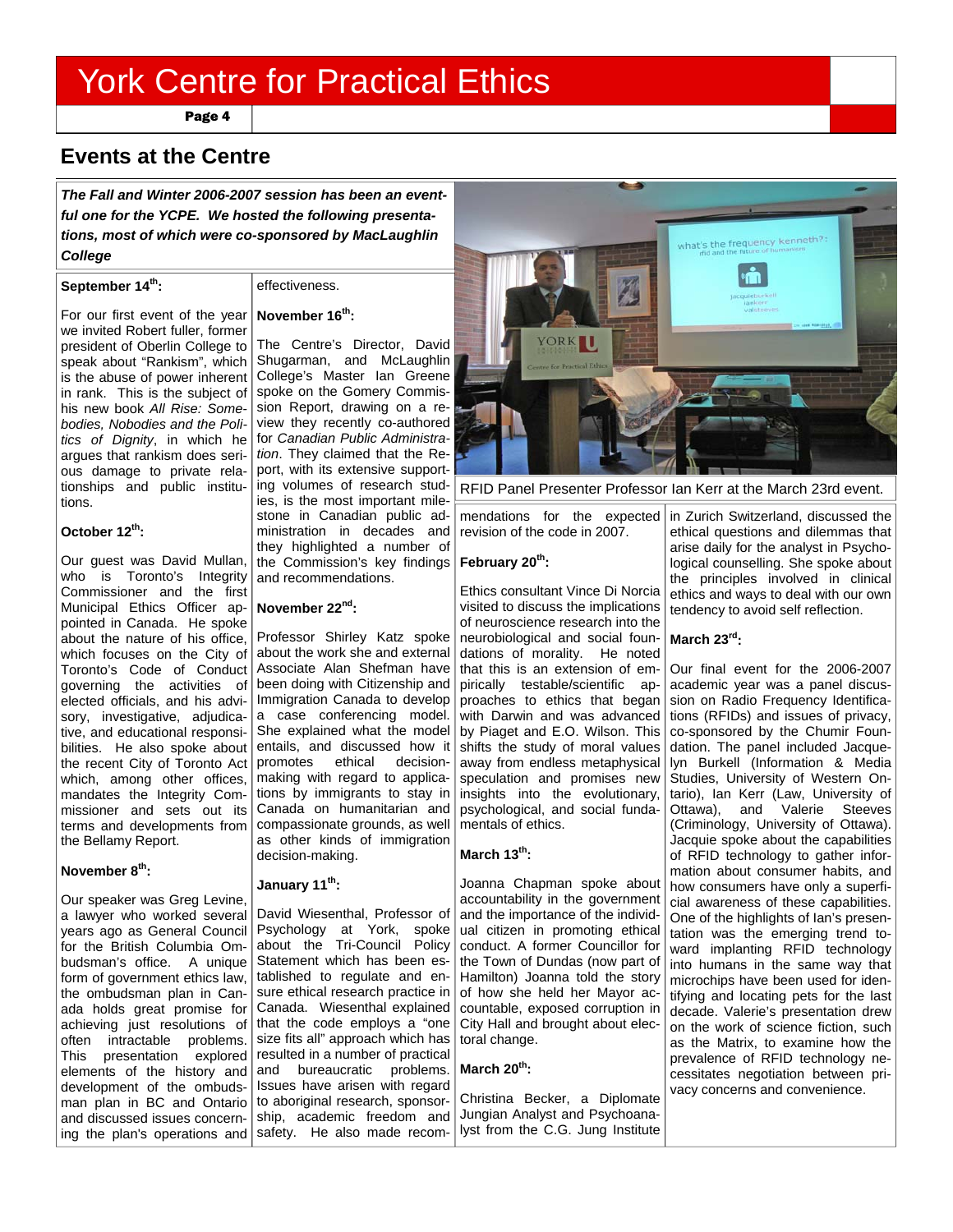# April 2007 Newsletter

Page 5

# **Report on Case Conferencing Model for Citizenship and Immigration Canada**

### **By Shirley Katz**

Since 2002, Alan Shefman, an Associate Member of the Centre for Practical Ethics, and I have worked on a Case Conferencing Model for discretionary decision-makers in unit. the Department of Citizenship and Immigration Canada (CIC). We designed a model specifically for officers who are responsible for making determinations on humanitarian and compassionate grounds under the *Immigration and Refugee Protection Act*, and we extended that model to officers in the Pre-Removal Risk Assessment unit (PPRA). Over the years, we developed and fine-tuned the model at both port-of-

entry (CIC Niagara) and inland offices (CIC Mississauga, CIC Etobicoke and CIC Scarborough). This year we received a contract to evaluate the model at the four aforementioned sites and at the PPRA

To that end, we attended throughout the year at each of the offices and were observers at a case conferencing session. We conducted interviews with the managers and supervisors at those offices, spoke with the officers in attendance, and administered a survey that we devised to assess various aspects of the case conferencing model and project. We submit-

ted the report with our findings and recommendations at the end of March, 2007.

By all accounts, the case conferencing model has changed the culture of the CIC offices where it has been successfully implemented. From time to time, we have presented the model to provincial and national meetings of CIC personnel, and the hope and expectation is that the model will eventually be extended to "humanitarian and compassionate" decision-makers in CIC offices throughout Ontario and then in the rest of Canada.

#### **Ongoing Work at the YCPE Congratulations are in Order!**

This year the Centre team laid the groundwork for the Ethics Essay Contest that we will be rolling out in the Fall. As soon as the 2007-2008 Ethics Certificate course information becomes available, the Centre will solicit the participation of the course instructors in promoting interest in the contest among their students.

 Breanne and Dave completed the final draft for the content of the new Centre brochure, the publication of which will be given priority in the Fall term. All that remains is to finalize the format and make a selection from a variety of printing options.

 We are continuing to improve our website. Currently under development is the capability of posting videos of the Centre's events, along with presentations and working papers. The website has progressed significantly over the last two years largely due to the tireless efforts of Elliot Pobjoy.

#### **Elliot Pobjoy**

Work/study undergrad Elliot has been accepted into the Graduate Program in History at York.

#### **CBERN Receives SSHRC \$2.1 mil grant**

The Canadian Business Ethics Research Network (CBERN), with TI-Canada Founding/Past Chair and President Wes Cragg as Project Director, has just won a \$2.1 million grant from the Social Sciences and Humanities Research Council (SSHRC). This seven-year project, of which the YCPE is a partner, is an interactive research network that crosses academic disciplines and economic sectors. This project invites active dialogue between researchers and experienced practitioners in government, business, community and voluntary sectors. The

CBERN vision is a network that weaves together the currently fragmented insights emerging from business ethics, corporate social responsibility, sustainable development, triple bottom line and corporate governance research.

---for further information, visit: www.cbern.ca

Wes Cragg is on the YCPE Executive Council and on the Board of Directors. In the fall, he was successful in winning a Research Development Initiative award to work on Ethics at the business/healthcare Interface

Both projects had the support and commitment of the Centre as a participant, and the Centre will be working with Wes to advance the goals of both projects.

#### **Practical Ethics Certificate Update**

 The Centre is pleased with the increased interest demonstrated by undergraduates in working towards acquiring a Practical Ethics Certificate to complement their undergraduate degrees. Susan Dimock, the coordinator of the Certificate programme for the Centre, reports more than twenty new applicants since the beginning of September, 2006.



Professor Susan Dimock, the Coordinator of the Practical Ethics Certificate